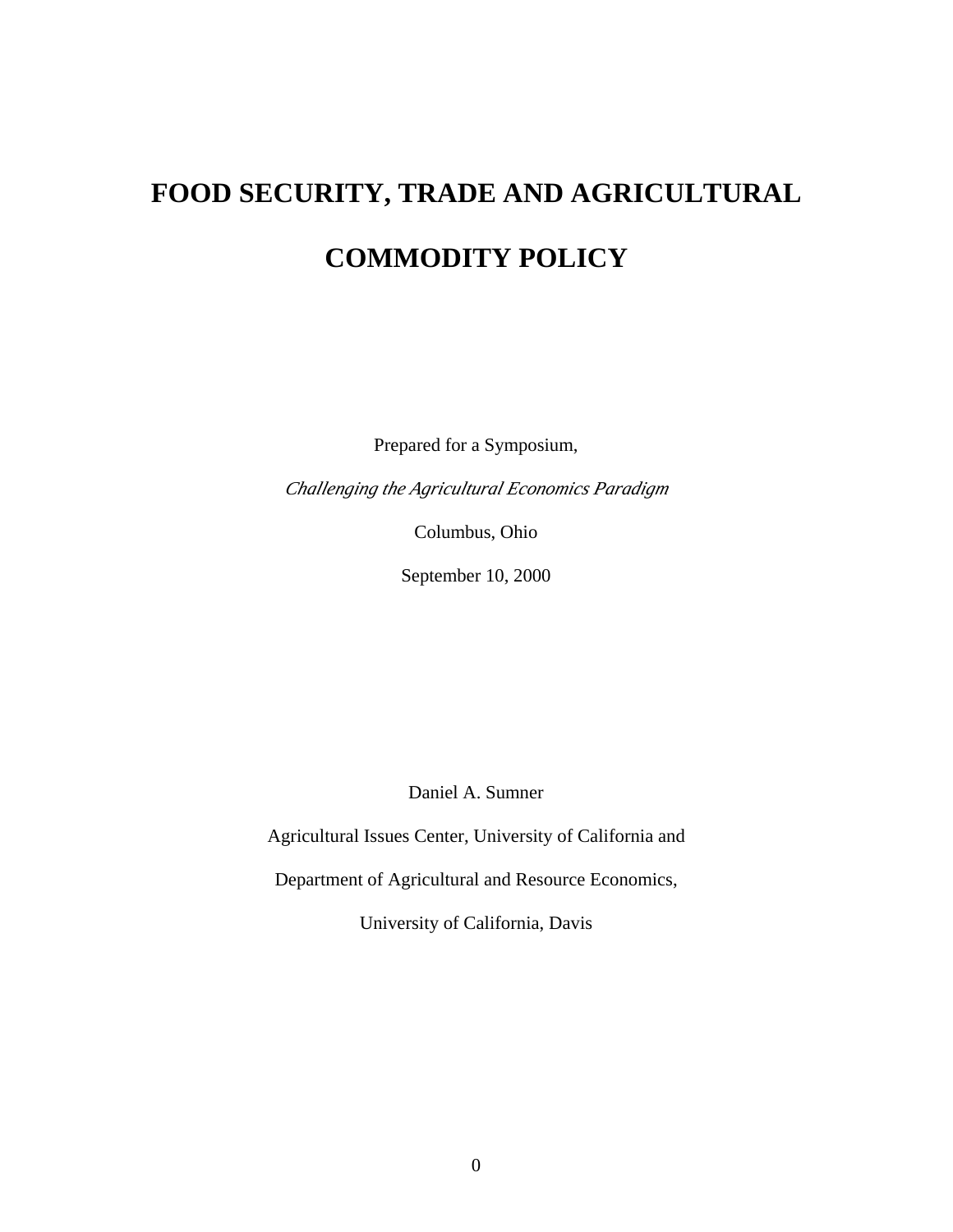#### FOOD SECURITY, TRADE AND AGRICULTURAL COMMODITY POLICY

Daniel A. Sumner, Frank H. Buck Jr. Chair Professor, Department of Agricultural and Resource Economics, University of California, Davis and Director, University of California, Agricultural Issues Center University of California

Revised, December 2000

**National agricultural policies are often rationalized on "food security" grounds. This paper evaluates such rationales. For example, I show investments in local agricultural productivity may not significantly improve food security when trade can substitute for local production. Policymakers often claim reliance on local food production enhances food security. An Index of National Food Security incorporates variable market prices, but shows that for South Korea, blocking imports clearly lowers food security, although world rice prices are quite variable.** 

No agricultural issue is more important than food security. Reflecting the importance of the topic, the literature on food security is long, broad, and deep. Many disciplines make contributions in the area. Technical agricultural sciences focus on food production and the contribution of new agricultural knowledge and practices to more abundant food supplies. Nutritionists focus on the consumption side and how food intake relates to human wellbeing and health. Others, including economists, emphasize diffusion of production or nutrition information, intra-family relationships, income distributions, and a myriad of factors that affect poverty and food prices. Recent papers included in El Obeid, et al. provide perspectives on food security from a variety of disciplines.

Economists have made major contributions to understanding and perhaps even improving food security. Economic contributions have included analysis of poverty and income growth, as well as food supply and food prices. Some of the work of economists takes a global perspective as reflected in Duncan or Tweeten, others take a local, household or even individual perspective as reflected in much of the literature surveyed by Barrett. Time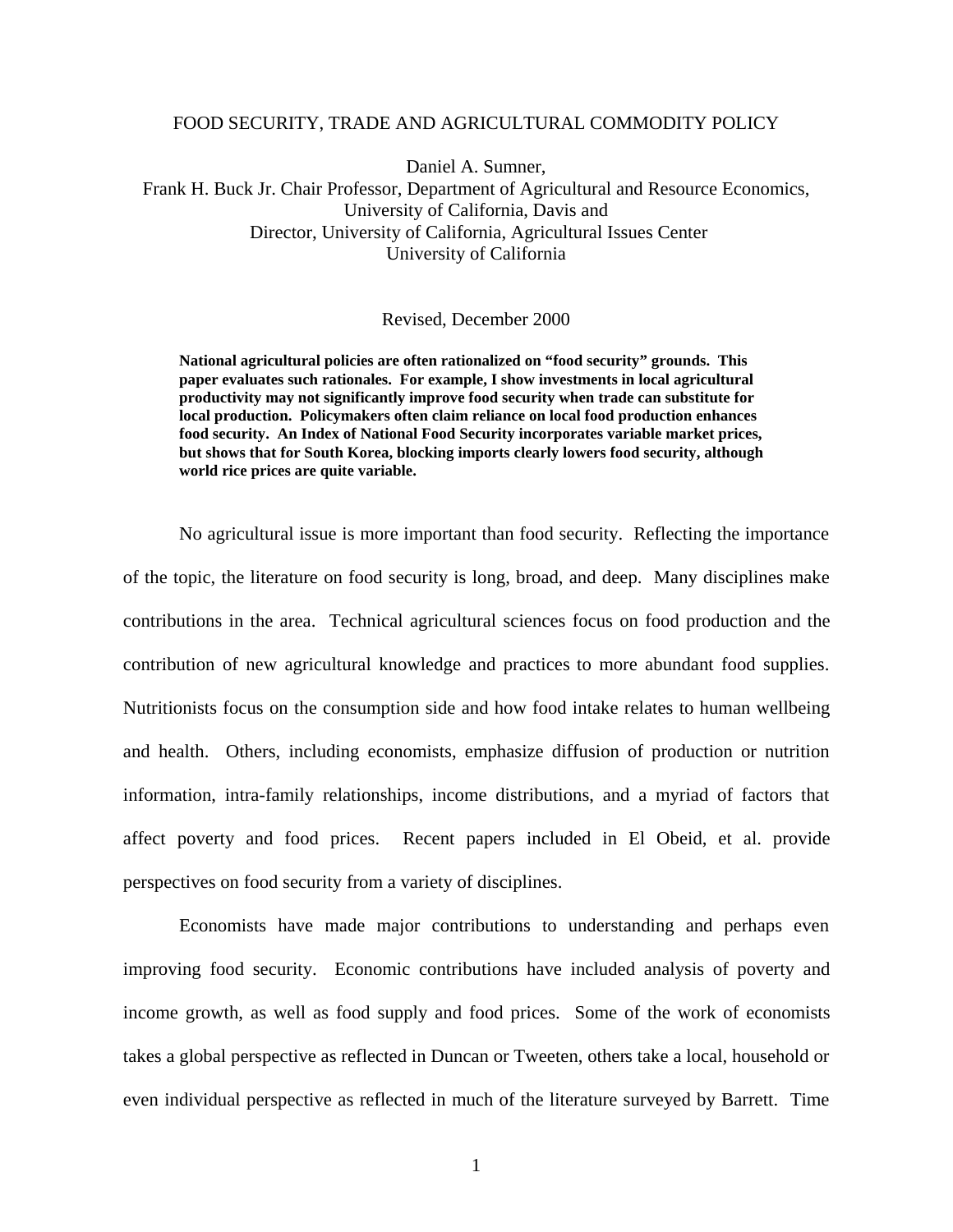horizons also differ. Some deal with long-term global progress on food production relative to human population, others consider periodic famine or local dislocations.

Food security may be defined roughly as reliable access to a nutritionally adequate diet now and for the future. The second part of this paper deals with the stochastic nature of this definition as represented by the term, "reliable," and the explicitly dynamic nature of the definition represented by the reference to access to food in the future. But, first, I want to narrow the scope of this paper by discussing the population over which we consider access to an adequate diet. The focus of this paper is *national* commodity policy, but of course, there are other, perhaps more natural or important, aggregations to consider.

A global perspective on food security examines aggregate food production on the planet, productivity growth affecting the time-path of food supply, and the time-path of per capita income growth, especially for the world's poor. Global population growth provides a denominator in these calculations. Global policy issues include investments in agricultural science and infrastructure, investments in human capital, institutional reform, macroeconomic and political stability and other contributions to global economic growth and the level and variability of global food prices.

At the other end of the aggregation continuum is food security for households and even individuals within households. Again, the issues relate to access to food and the resources available to that individual or family. But, to understand individual or household food security much of the focus must be on distribution. In particular, food security for a particular household requires not that there is adequate food on the planet, but that the household in question has the resources to get access to an adequate diet at the prices (and other constraints) it faces. Policies to deal with food security of particular households may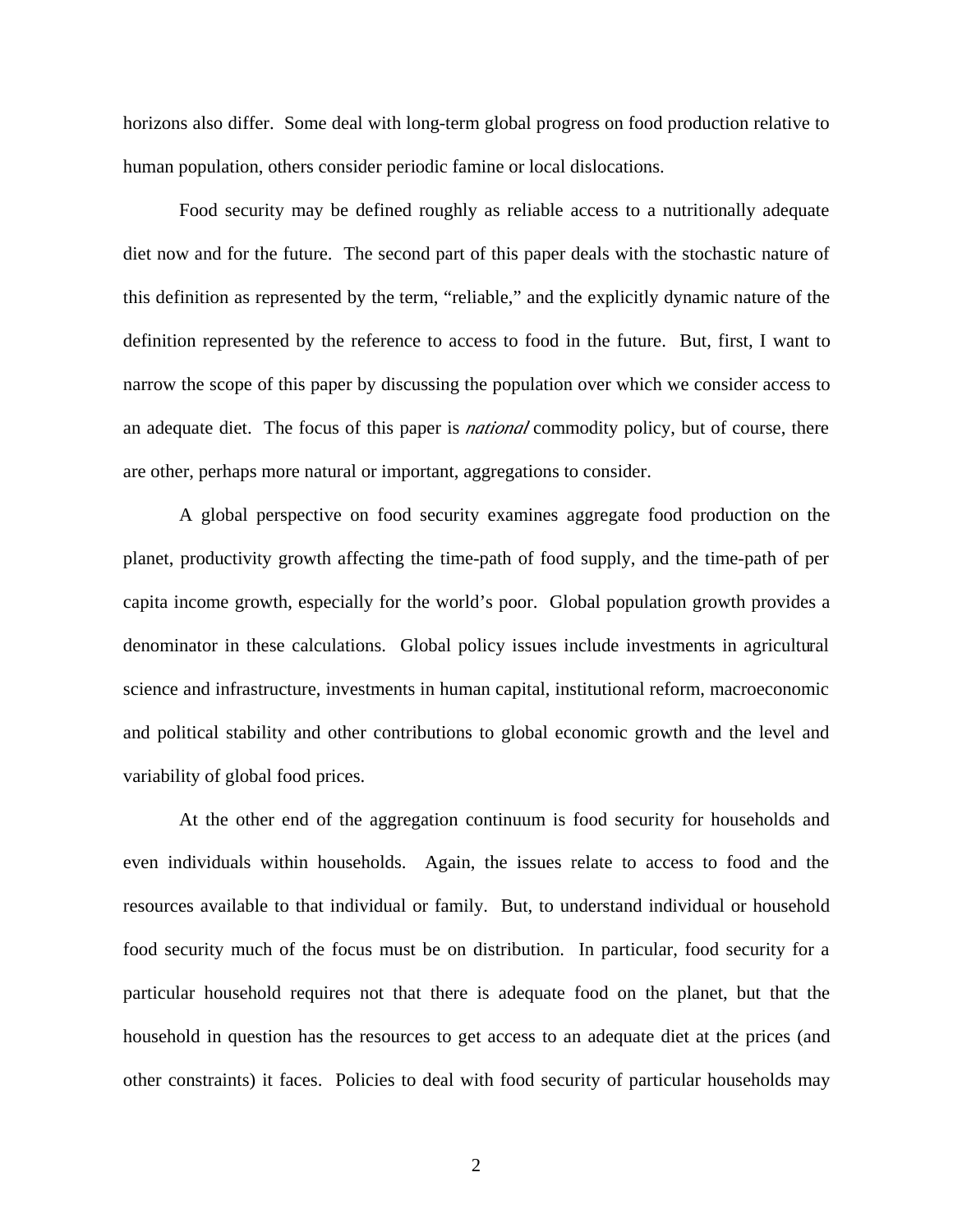address the incomes of and effective food prices faced by a subset of the population that is particularly vulnerable.

This paper deals with an intermediate aggregation. Because I want to consider national agricultural policies, I will focus on issues of food security defined for a single nation. I am motivated in part by the observation that national farm commodity and trade policies are often justified or at least rationalized with reference to national food security objectives. I do not claim that the policies and issues discussed here are necessarily the most important considerations for food security. This paper does show, however, that reforms of commodity policy can contribute to food security. It also shows how commodity policy reform may affect the food security consequences of other government policies. Finally food security claims associated with some commodity polices may divert attention and resources from alternative policies that could make larger food security contributions.

Food security is a stated objective of agricultural commodity policy in virtually all countries. Rich and poor, importer or exporter, all governments seem to state food security of their population as an objective for agricultural policy. This has been true for several millennia as even a cursory look at ancient history or even fiction will attest (Diamond, Smith, Lee and De Bary).

The range of contemporary domestic and border policies tied to food security objectives is equally impressive. Subsidies for research, income redistribution, rural infrastructure, price floors, price ceilings, government stockholding, import barriers and export subsidies are all listed as national food security policies. In the United States, as recently as the 1985 the law that renewed farm commodity programs, conservation programs, domestic food assistance programs, export subsidies and a host of other loosely related

3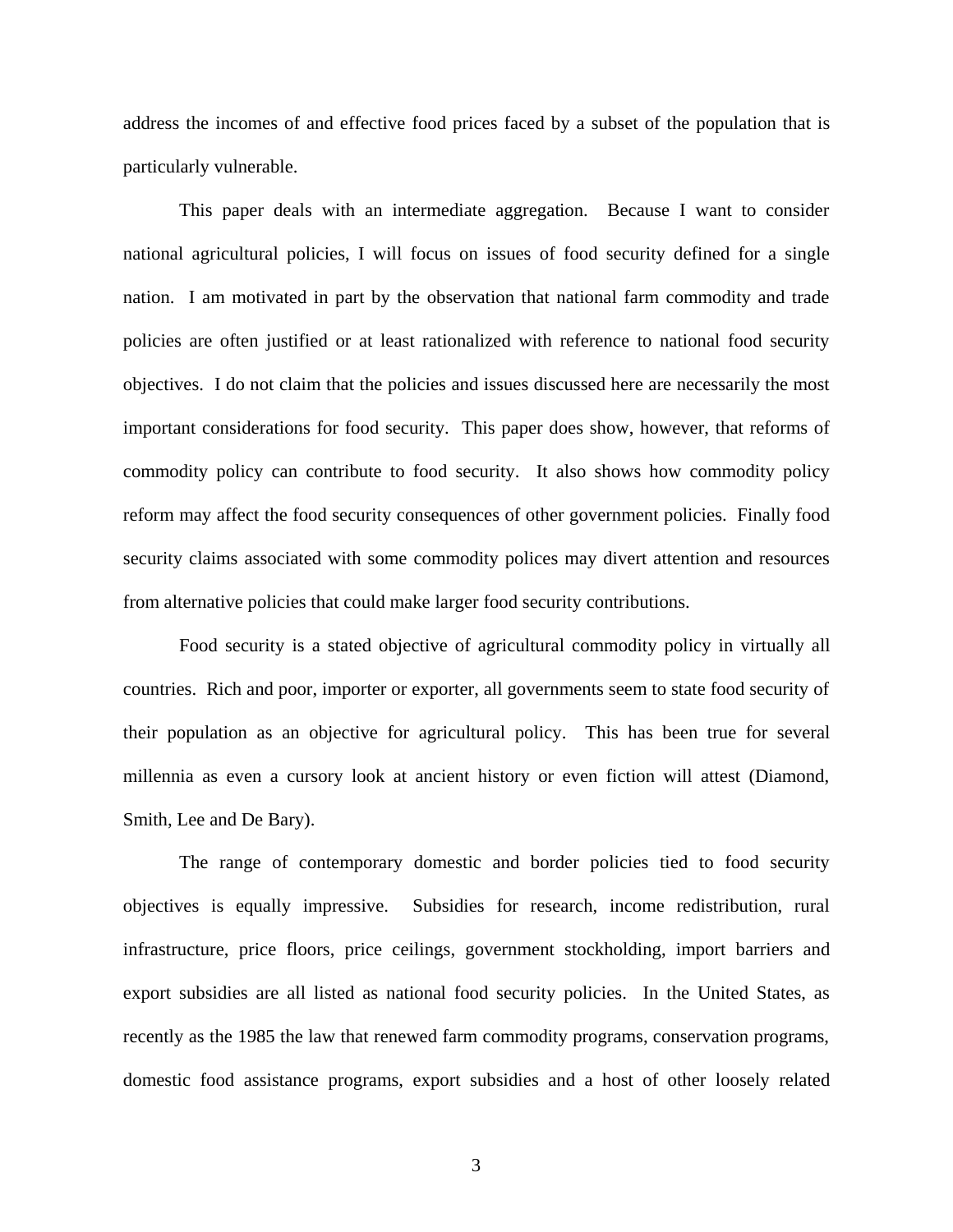policies and programs was titled the "Food Security Act". In China, food security is often listed as the key objective of state trading in grains, a grain delivery quota system under which farmers receive less than market prices for part of their grain, and policies to encourage self-sufficiency for the nation and even for individual provinces. In South Korea, food security is listed as a primary reason that agriculture must be treated as a special case in WTO negotiations. Food security is now discussed in the WTO under the currently popular rubric of the "multifunctionality" of agriculture.

#### **Agricultural productivity growth and policy reform**

It is generally accepted that investments in agricultural science and similar contributions to agricultural productivity are fundamental to progress on global food security. Often there seems to be a presumption that the same logic and evidence means that national investments in agricultural productivity are necessarily important contributors to national or even local or regional food security. For example, at a national conference on commodity policy in 1999 the Dean of Agriculture at a major land grant university argued that food security for the people of his state was a strong reason for increased research funding for his college. Economists may be inclined to dismiss such arguments as transparent sophistry and special pleading, but I suggest that we take such statements seriously because they may well be influential. This part of the paper compares implications of commodity policy reform with improvements in farm productivity, including implications for food security.

Economists have made considerable effort to assess the contribution of science to agriculture. This line of inquiry applies economic reasoning about long-run investments to costs and returns from agricultural research and extension and especially to public investments in research. Alston, Norton and Pardey; Huffman and Evenson; and Alston and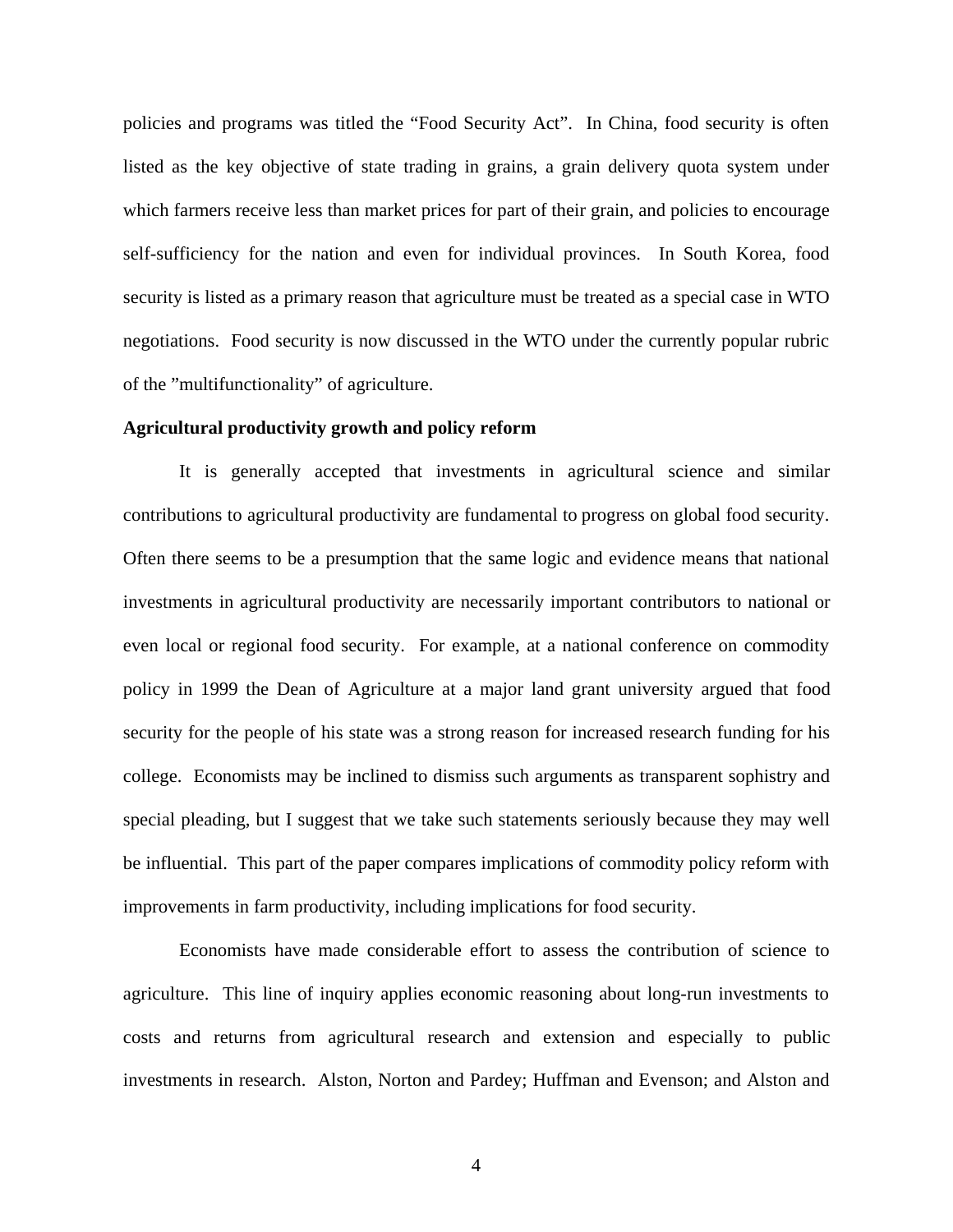Pardey, among others, document and represent progress in this area. The consensus is a relatively high rate of return.

Investments in public policy reform have much in common with investments in agricultural science. For example when Stigler poses and responds to the question, "Do Economists Matter," he includes a rate of return calculation by Coase that is quite favorable to the overall contribution of economic analysis that contributes to policy reform. A few papers have recently examined this question with respect to agricultural economics (see the session introduced by Smith and Pardey.)

Before turning to an example, it may be useful to review some more general considerations. Few innovations create Pareto improvements. This is clearly true for farm policy reform. But, even when agricultural research clearly raises world wealth, and even improves the lot of the poor, some suffer losses. For example, most scientists and economists laud the contribution of the green revolution to food security for more than a billion people, but there are detractors who argue that these innovations lowered welfare rather than improved it. They argue that certain new varieties were particularly well suited to farms that were already favored or that were owned by the relatively wealthy. In that situation, they argue, the poor suffer when a new seed improves the absolute and relative performance of these already favored farms. Distributional considerations complicate the assessments of returns for any innovation.

Agricultural policy reform that increases total social income almost always shifts income between groups. As with biological innovations, there are almost always losers. Those likely to suffer if policy were changed often argue (implicitly) that national welfare would be reduced with a reform because their wellbeing is more important to national welfare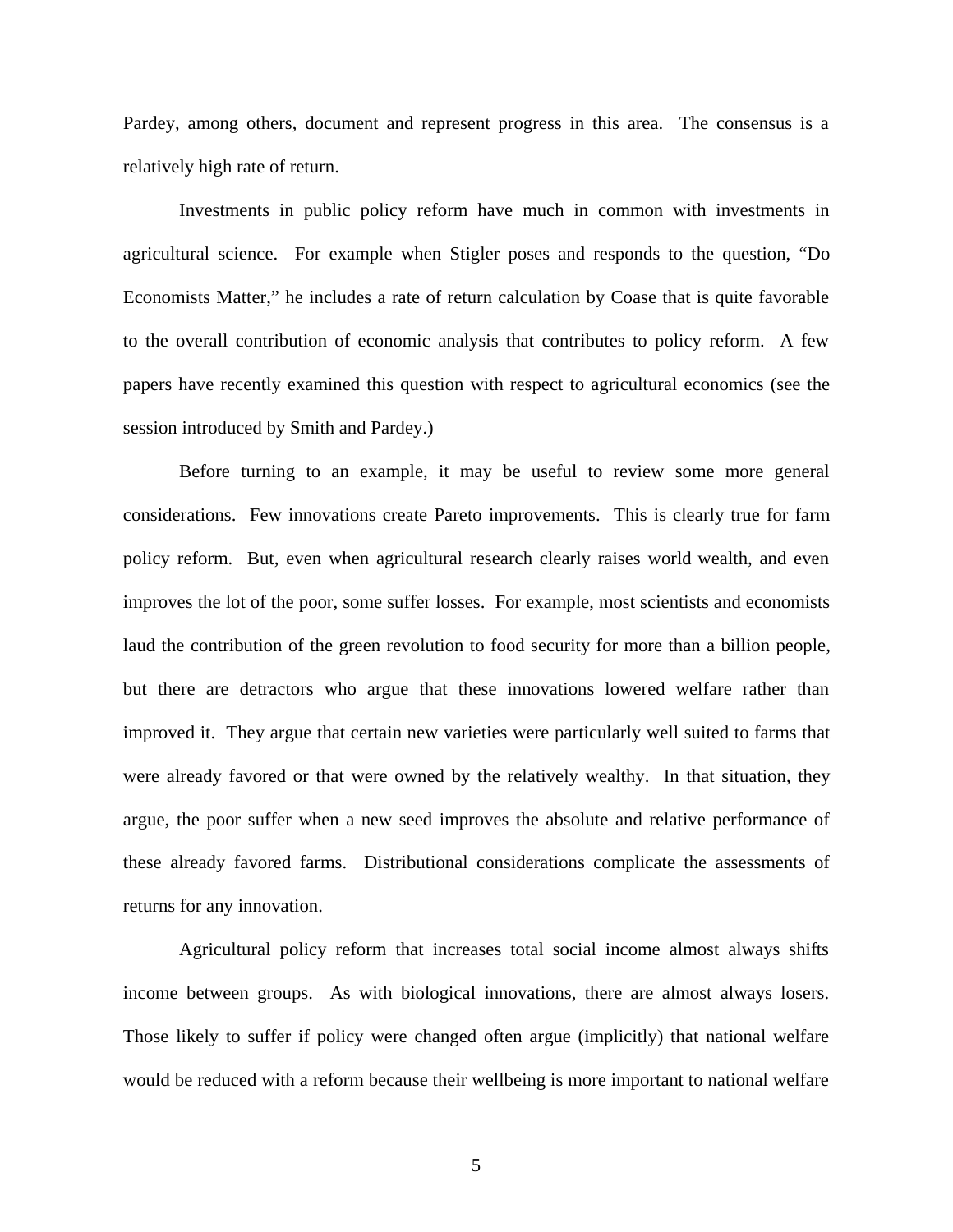than that of others. Nations often use agricultural policy explicitly to affect income distributions. Thus, it may be reasonable to argue in some cases that the revealed social welfare function of society indicates which are the favored people. Of course, such an argument is based on a view that takes the existing political system as a legitimate reflection of social welfare. In that case, almost by definition, what is, is optimal. Policy change only occurs when the constraint set changes, (or is thought to change), when the effective social welfare function itself changes due to some political change, or when new information become available.

Notwithstanding these concerns, in many real cases there is (almost) consensus. For example, few would argue that food price policy in Africa is optimal when it favors the urban elite to the detriment of the rural poor, because the political system itself is insufficiently representative. In general, however, it remains problematic how to incorporate the existing or potential political structures and outcomes in a social welfare function used in policy evaluation.

The natural approach for economists is to focus on aggregate national income as a welfare criterion even though no nation or social group maintains policies consistent with that social welfare function. But, the next step for economists is to argue that the potential for compensation implies that creating aggregate wealth, say through agricultural policy reform provides welfare gains, and if a society chooses not to redistribute that wealth that is a separable policy choice independent of the agricultural policy reform.

Issues similar to those involving income distribution are often raised in the context of environmental impacts of agricultural innovations. The externality considerations that affect the calculation of returns to agricultural innovations also apply to policy reform.

6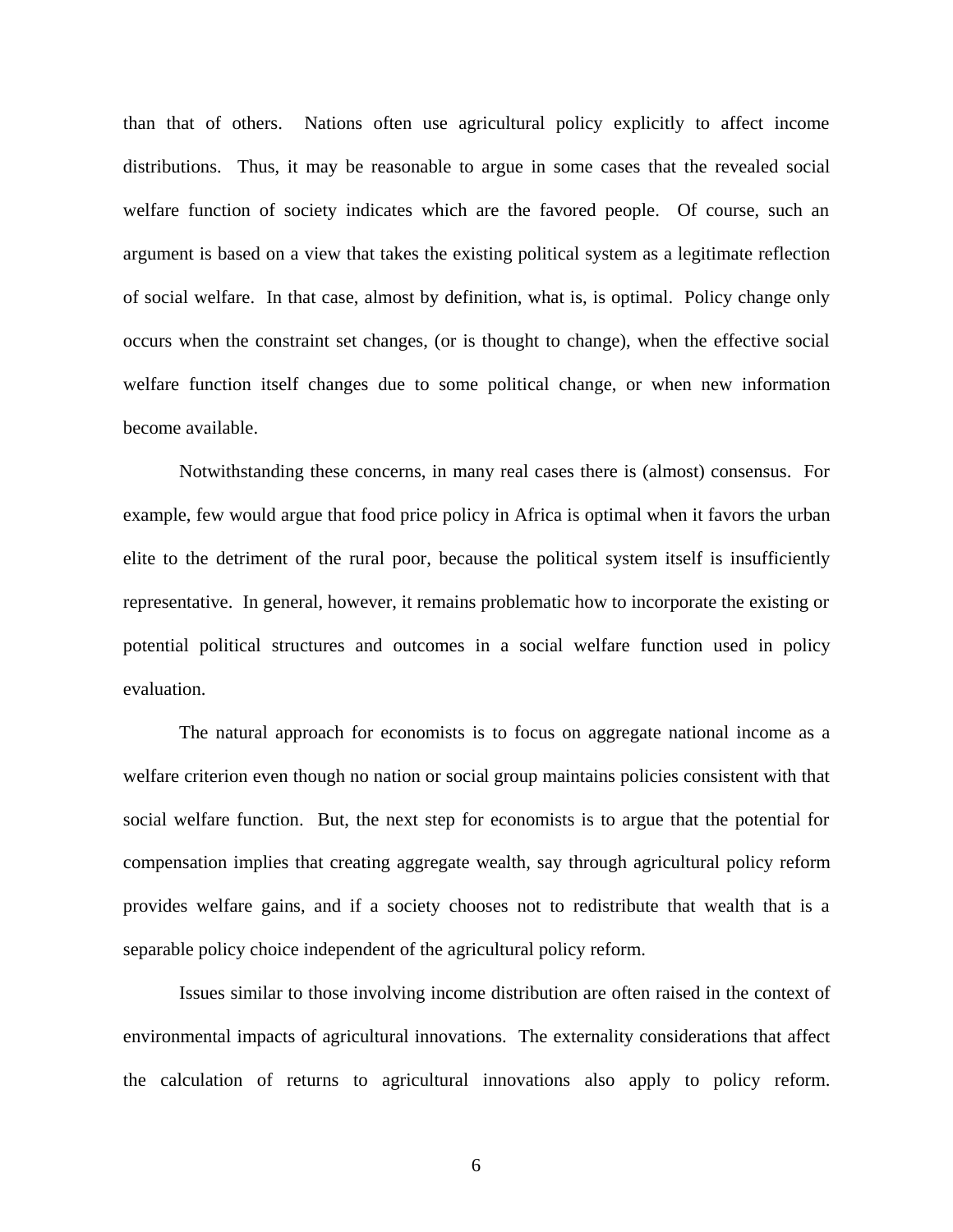Environmental concerns about new varieties or pest control measures are often more troublesome than the concerns raised with respect to policy reform. Indeed, policy reform is often seen to be environmentally benign.

#### *Ex ante* **evaluation of productivity versus policy innovation**

Methods used for evaluating *ex post* contributions of investments in agricultural research or policy reform, are also applicable, with appropriate adjustments, to *ex ante* projections of costs and benefits, and therefore for allocation of resources. Such *ex ante* evaluation must always be conducted (explicitly or implicitly) whenever resources are allocated. Factors in the evaluation include: cost of the effort, likelihood of achievement of results, likelihood of adoption of the results, schedule of adoption, and net payoff to the adoption for the adopters and for society generally. These issues and the difficulties they raise are very similar whether the *ex ante* allocation decisions are among plant genetics projects or among efforts that contribute to policy reform.

An example will help illustrate evaluating the payoff to policy reform compared to, say, biological research leading to agricultural productivity growth. To help fix ideas, I take a simple set of policy options and perform a simple analysis. Nonetheless, the example illustrates some real food security issues. First let us consider equilibrium in a commodity market situation that has a common agricultural policy in place. We then consider the effects of introducing an agricultural productivity innovation stimulated by an investment in plant genetics and compare these with policy reform.

In Figure 1, the demand function is labeled Demand for Food. The initial marginal cost of domestic production is represented by the curve  $S_0$ , which starts at marginal cost Pmin, and then, after a short horizontal segment, proceeds along the upward sloping portion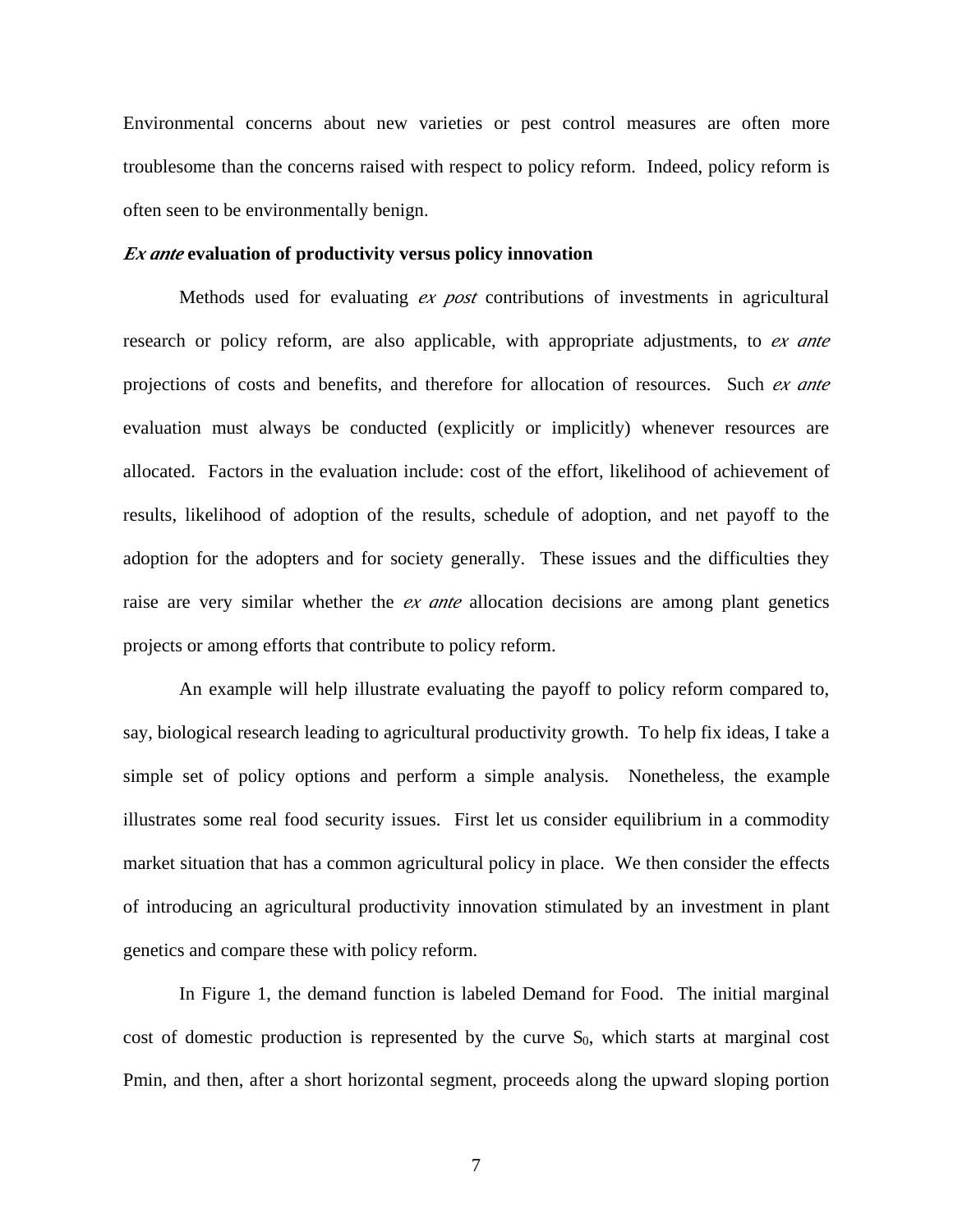of the curve. The potential import price facing this small country is  $P_w$ , but, in the initial situation, imports are banned by trade barriers justified on food security grounds.

Now, let us evaluate the projected benefits of genetics research applied to this commodity market. Assume the research would be adopted by producers. Crop yields would increase and cost of production would fall relative to the pre-research situation. The direct impact of plant breeding research is shown in figure 1 by a shift of the marginal cost function down and to the right. The new marginal cost curve is shown by  $S_1$ . For simplicity, I leave the minimum marginal cost at Pmin, but the horizontal segment of the curve now extends a bit further to the right. The genetics research and the supply shift it would cause have no effect on government policy, so imports are still not allowed. Market price now falls from  $P_0$ to  $P_1$  and consumers benefit from the price decline. Most economists would consider this a positive food security result. Of course, the innovations also benefit producers by lowering marginal costs and increasing equilibrium output.

How we view the social benefits from this research may depend on the total gain to society relative to the initial position, but our views may also be influenced by the distributional impacts. In figure 1, consumers gain from a lower market price and producers gain so long as the area between the two marginal cost curves is larger than the profits forgone from the lower price. Producer gains are more likely the higher the elasticity of demand (in absolute value) and the lower the elasticity of supply.

Figure 1 has focused on the distribution of annual income flows. We have not discussed the costs of research or the timing of the benefits flow. With such information we may calculate an aggregate net return and evaluate the payoff of this research relative to some target rate of return. Instead imagine that the same resources could be devoted to policy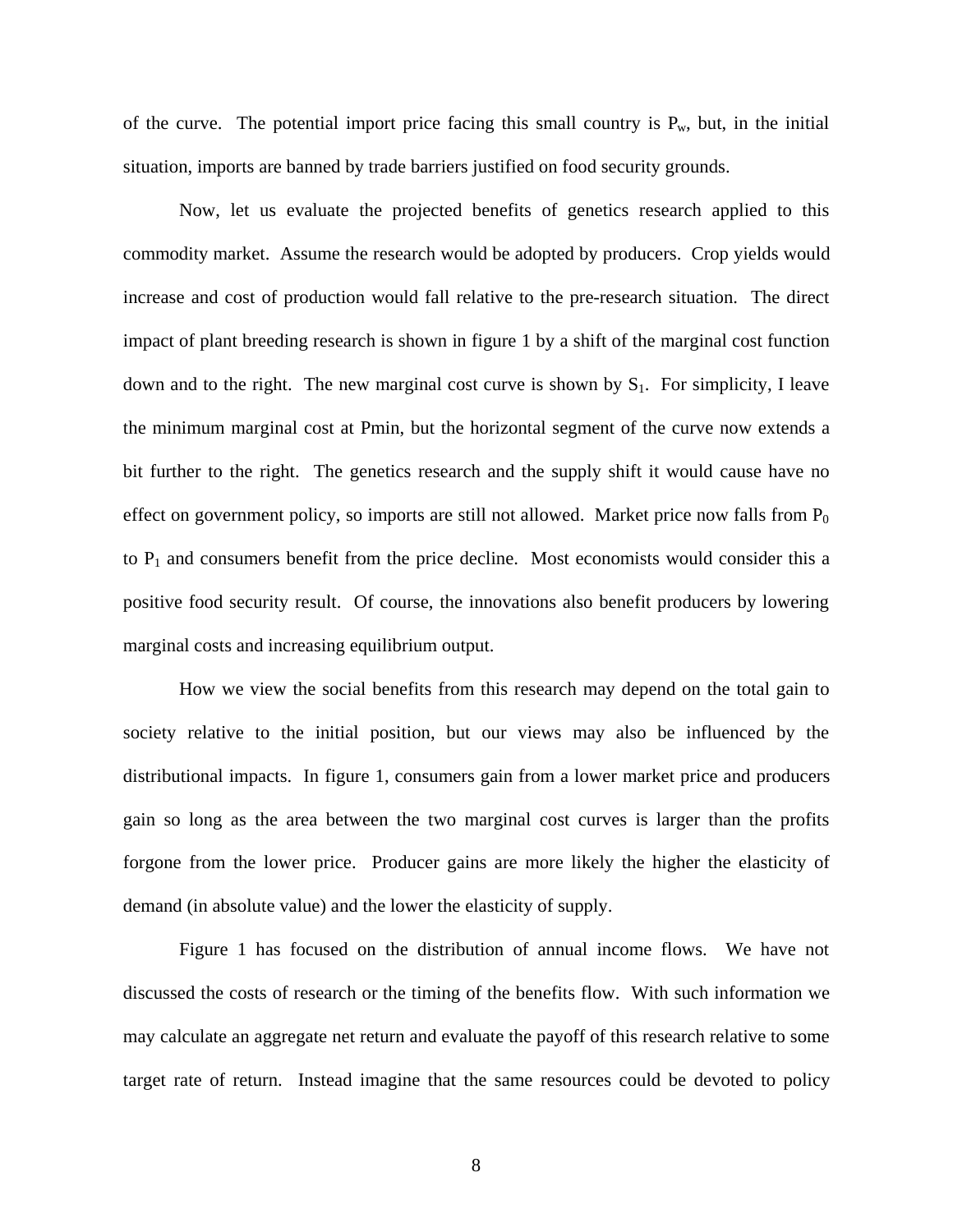reform that changed the trade policy associated with the commodity and, for simplicity, that the timing of the policy reform impacts are the same as for the genetics project.

As with the genetics project, let us assume that the policy reform effort would be successful and the implication would be a change in the policy. And, as with the plant genetics project, the policy change would affect both overall social income and the distribution of income. In this case, there is a large gain for consumers as price falls from  $P_0$ to  $P_w$ . But producers lose from the lower price and the lower domestic quantity produced. Society as a whole gains the large triangle bordered by  $S_0$  and the demand curve down to the base at  $P_w$ .

As drawn in Figure 1, the policy change has a higher payoff in terms of the net present value of social income if and only if the smaller triangle bordered by  $S_1$  and the demand curve down to the base at  $P_w$  is larger the area between the two supply curves from Pmin to  $P_w$ .

It is instructive to consider how issues other than net present value of national income might affect the comparison of policy reform and genetics research. From Figure 1 it is clear that consumers of food would prefer policy reform while producers would lose from the policy reform. Which project is chosen might hinge mainly on the welfare or political weights applied to the change in income or wealth of the competing groups. Note also that the benefits of the policy change would be smaller if the plant breeding research were undertaken and supply function  $S_1$  applied to the question of the benefits from policy reform. Likewise, the benefits of the genetics project would be much smaller in an open trade environment. Therefore, in this example, the social incentive for pursuing each innovation is smaller if the other is also achieved.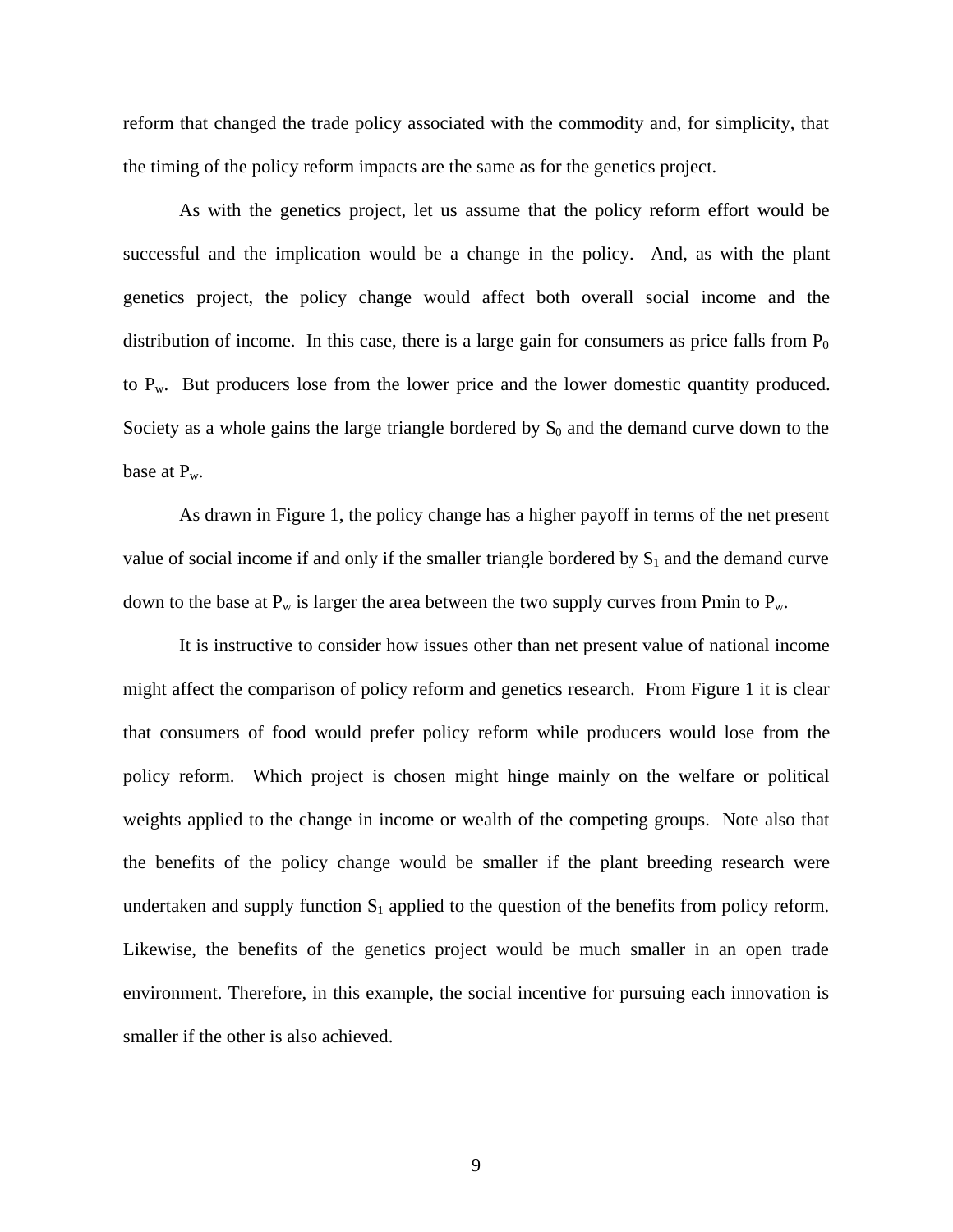Now let us turn to the food and nutrition implications of research versus policy reform. This example shows that for a small country importer, investments in local agricultural productivity do approximately nothing for access to food for the population. This is an extreme case, but is broadly applicable. For example, it applies to almost all research conducted by individual U.S. states. Research done that applies to local productivity of a crop grown widely elsewhere does not affect the market price and does not benefit consumers per se. Such research may have a social payoff by increasing producer profits and the value of land, but generally, it will not improve food security. When access to outside supplies are limited, research will lower the price of food, but in that starting situation, opening the border is a much more effective tool.

Of course, innovations may improve the returns to owners of farming resources and thus add to the income of this group in society. In some cases farm resource owners are themselves vulnerable to hunger and thus aid to them can be positive. But, if, as in the case of trade barriers, the cost is raising the price of food to the whole population, the trade off is almost surely negative for national food adequacy. This idea is explored in more detail below.

My point here is *not* that agricultural science is unimportant for global food supply, or that productivity investments do not contribute to national or global welfare. My point is that as a matter of *national* food security policy, agricultural productivity growth is often over rated.

## **An Index of National Food Security**

Let us now broaden our notions of food security from looking simply at the price of a food commodity. This section defines and uses an index that links commodity policy,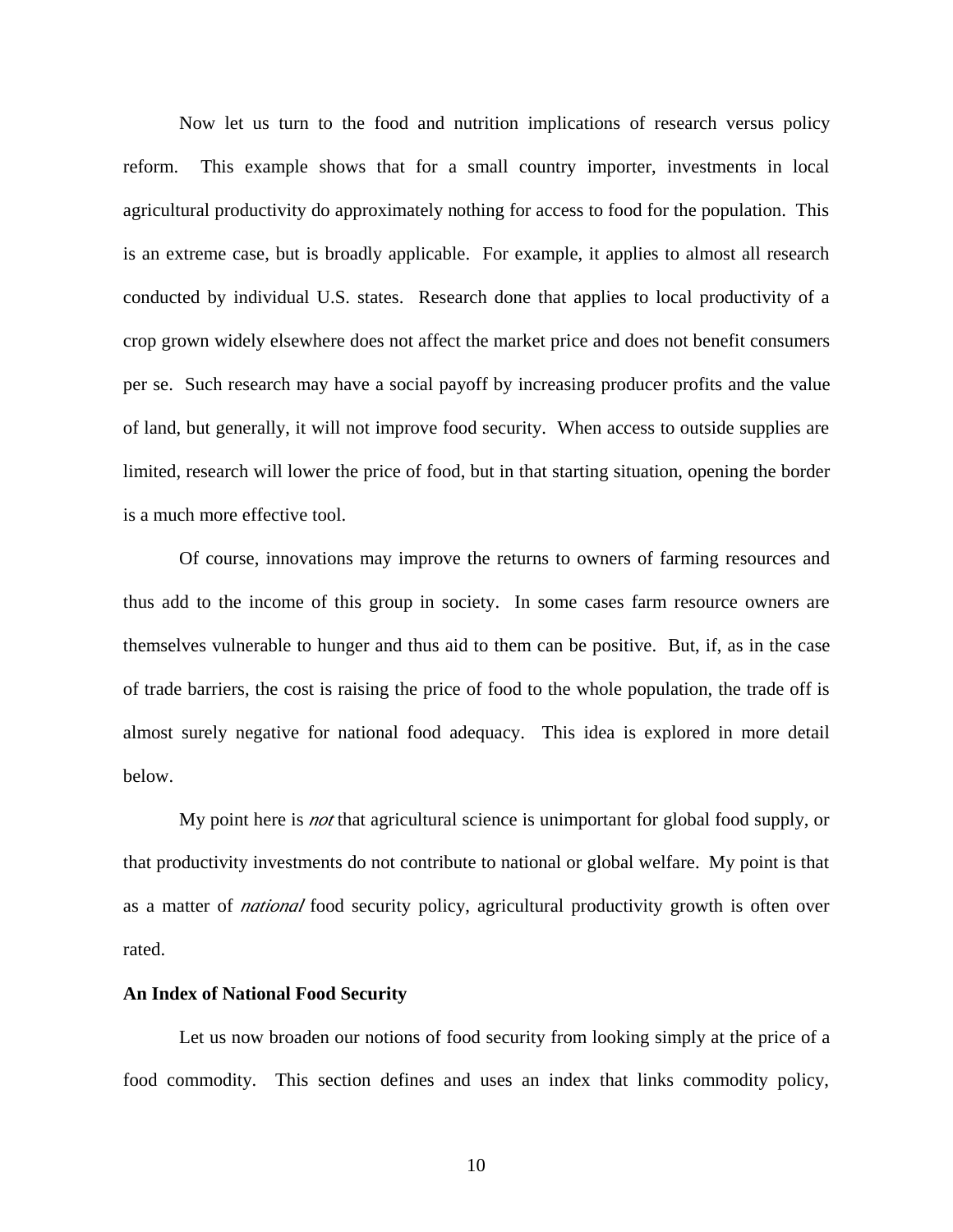especially border measures, to common national objectives on food security. I incorporate random aspects of future food prices into this index. Only the barest outline is presented here. More detail and some background is provided in Sumner, 2000. Also, see the Website http://aic.ucdavis.edu/research/foodsecurity.html. As background to this discussion, I refer to reader to Duncan or Tweeten, who provide assessments of the status of global food adequacy and patterns and prospects for food security. (See also FAO 1999 and data provided at www.fao.org.) Barrett reviews food security definitions and relates nutritional adequacy to food security for vulnerable individuals. He also reviews the evidence on domestic and international food aid. Sumner and Tangermann review the aspects of agricultural trade policy and the WTO that are used below.

In order to develop a workable index of food security, let us begin with threshold food intake  $f_i^*$  above which a person, i, has adequate nutritional health. This means that the person has satisfied whatever standards are considered appropriate based on demographic, exercise, or medical conditions. Naturally, different countries may define the threshold diet differently depending on the local situation.

To consider national implications of agricultural policy we need to aggregate food adequacy to the population of interest. Let us define the degree of population food adequacy as the share of the population consuming at least the minimum food required for nutritional health. That is, for a given year t, the degree of national food adequacy,  $Fa_{t}$ , is measured as the probability that an individual from the population has  $f_{it} > f_i^*$ . The food intake distribution across the population is closely related to the income distribution.

Now define a threshold of national food adequacy, Fa\*, against which comprises the goal or policy objective of the nation. Any time this threshold is less than 100 percent, the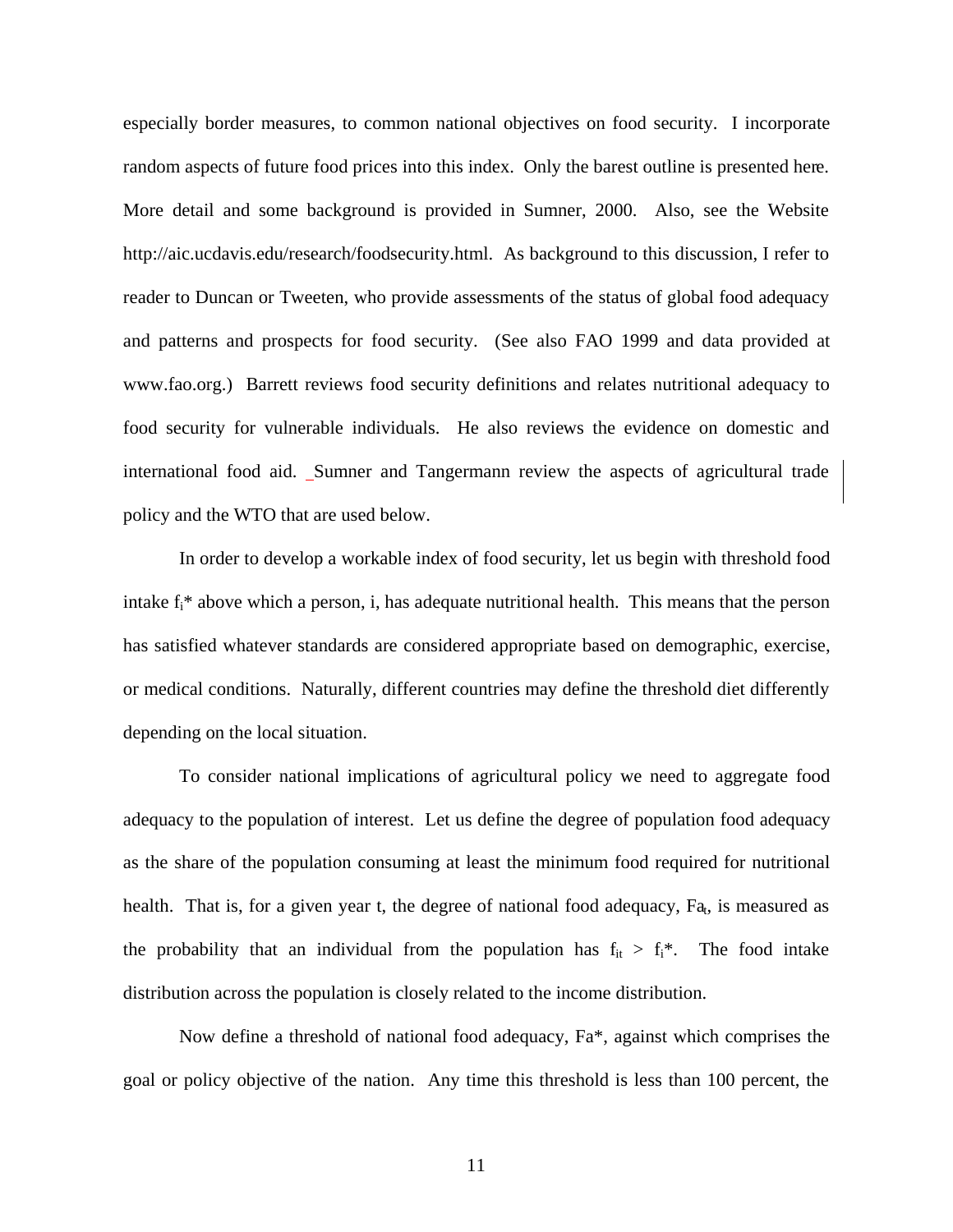nation acknowledges that it may not be possible to eliminate hunger or the possibility of inadequate diets for some share of the population over the relevant time policy horizon. But, in every country, if the share of the population suffering food inadequacy is too large, as defined within that country, policy makers are willing to say there is an issue of nationwide food inadequacy.

Now, we must add the stochastic nature of "security" to our notion of population food adequacy. I define the Index of National Food Security (INFS) as the probability that some given share of the population will be able to achieve adequate food intake in the future. Note all three parts of our analysis, individual food adequacy, a share of the population and the stochastic nature of food supply and demand each have a role here. The stochastic future is introduced by defining the INFS as the probability that  $Fa_t > Fa^*$  in the future. This index may be measured using the probability distribution of future events that affect food intake among those individuals most vulnerable to food shortfalls.

I claim that this index reflects in a reasonable way the concerns of agricultural and food policy makers who are responsible for agricultural trade policy. Other operational indexes that approach food security in this general way would share many of the same implications as INFS.

#### **Commodity trade policy and food security**

With this potentially measurable index of national food security, we may now investigate how market conditions and policies affect food security on a national level. The supply and demand for food are natural ingredients to this investigation. Food demand is a function of the price of food and income and such variables as demographic characteristics and relative prices of other goods. We may consider food prices as mainly exogenous to the

12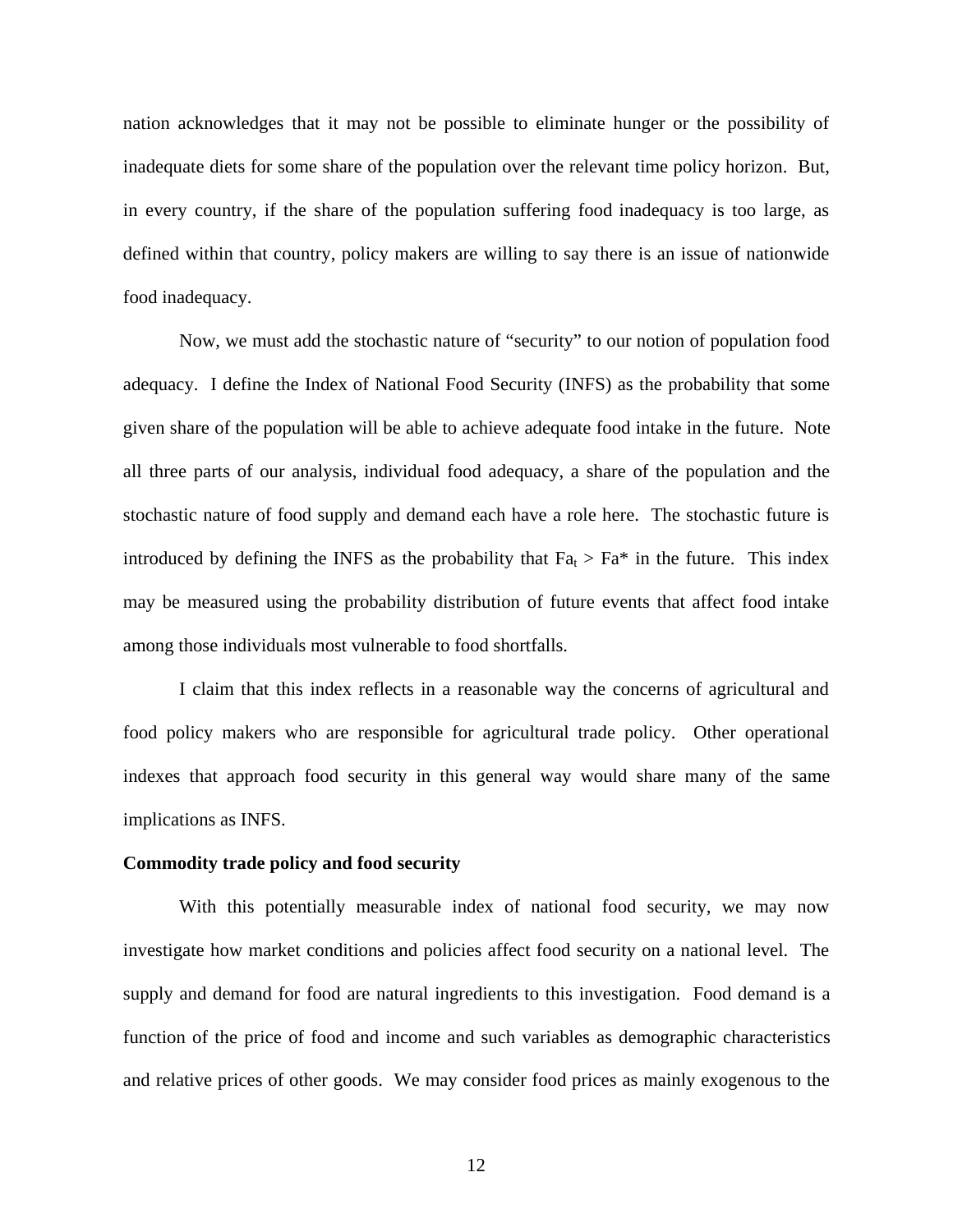household or individual and as varying mainly over time and less across individuals. Income does vary widely across individuals and is endogenous. In many countries income is mainly based on labor market earnings. However, to be applicable to poor rural populations, we may explicitly consider the income of farm households who sell food. For these households the price of staple food crops affects both the cost of consumption and the family income.

The role of income in food adequacy may be introduced as follows. The functional form of the demand equation implies a specific relationship between the income distribution and the food intake distribution. For the point f\*, which defines adequate food intake, holding price constant, there is an income I<sup>\*</sup> which is the threshold income required for adequate food intake. The area of the income density function that is below I\* maps into the area in the food intake distribution below f\*. That is, the share of the population with less than adequate food intake is the share of the population with income below I\*.

Next, consider the distribution of food price over time with income held constant. The distribution of price reflects the randomness inherent in agricultural markets. Unanticipated variation in price follows some probability distribution. Now, with the income distribution fixed, food intake relative to the threshold food-intake quantity, f\*, is just a function of food price. The probability distribution of Fa is a transformation of the probability distribution of food price. We may say that the probability of a widespread national food shortfall is shown by the area under the price distribution to the right of  $P^*$ , or the area under the Fa distribution to the left of Fa\*.

Policies that increase the income of the poor clearly raise IFNS. Such policies may be those that improve national average incomes or policies that shift income specifically to the poor who make up the left tail of the food intake distribution. Policies that make incomes less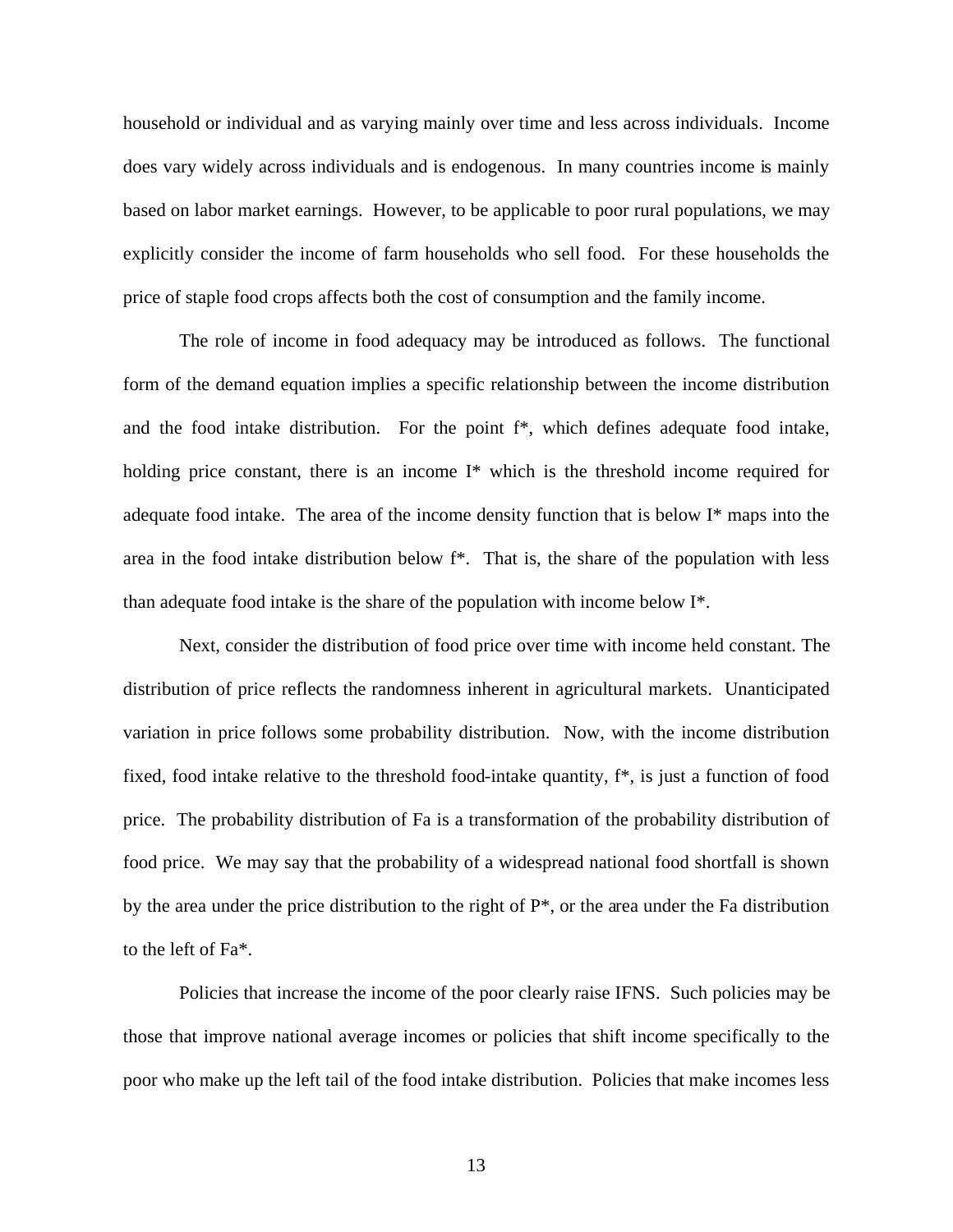variable over time would also reduce the chance of widespread food shortage and thus raise INFS. Cross-national observations demonstrate clearly that the most important strategy for national food security relates to economic growth and widespread improvement in income. Thus, any food security policy must be evaluated against what it does to economic growth and particularly the opportunity for improving incomes of the poor.

Agricultural commodity policies affect incomes, but even more directly these policies often affect the price of food. For example, although import barriers raise the price of food many policy makers, and even some economists, claim that trade barriers that emphasize food self-sufficiency contribute to food security. There are two possibilities that could validate this claim.

First, if farmers were to comprise a large share of the poorest part of the national population and if these farmers derive a large share of their income from production of staple grains higher grain prices could improve national food security and raise the INFS. Note, this is not improved food security for others, but rather for the farmers themselves through an income effect. For farmers who consume all or almost all of their production at home, trade barriers cannot help, and for consumers who purchase food, trade barriers are positively harmful. But, in some poor countries, food security policy must pay close attention to the income of food producers.

Second, import barriers or other policies to enhance food self sufficiency may, in some cases, reduce the variability of food prices or, at least, reduce the perceived likelihood of a high price spike or other access interruption. That is the right tail of the food price distribution may be shortened. Thus, the left tail of the probability distribution of the share of the population with an adequate diet is shortened. In this case, INFS may rise although the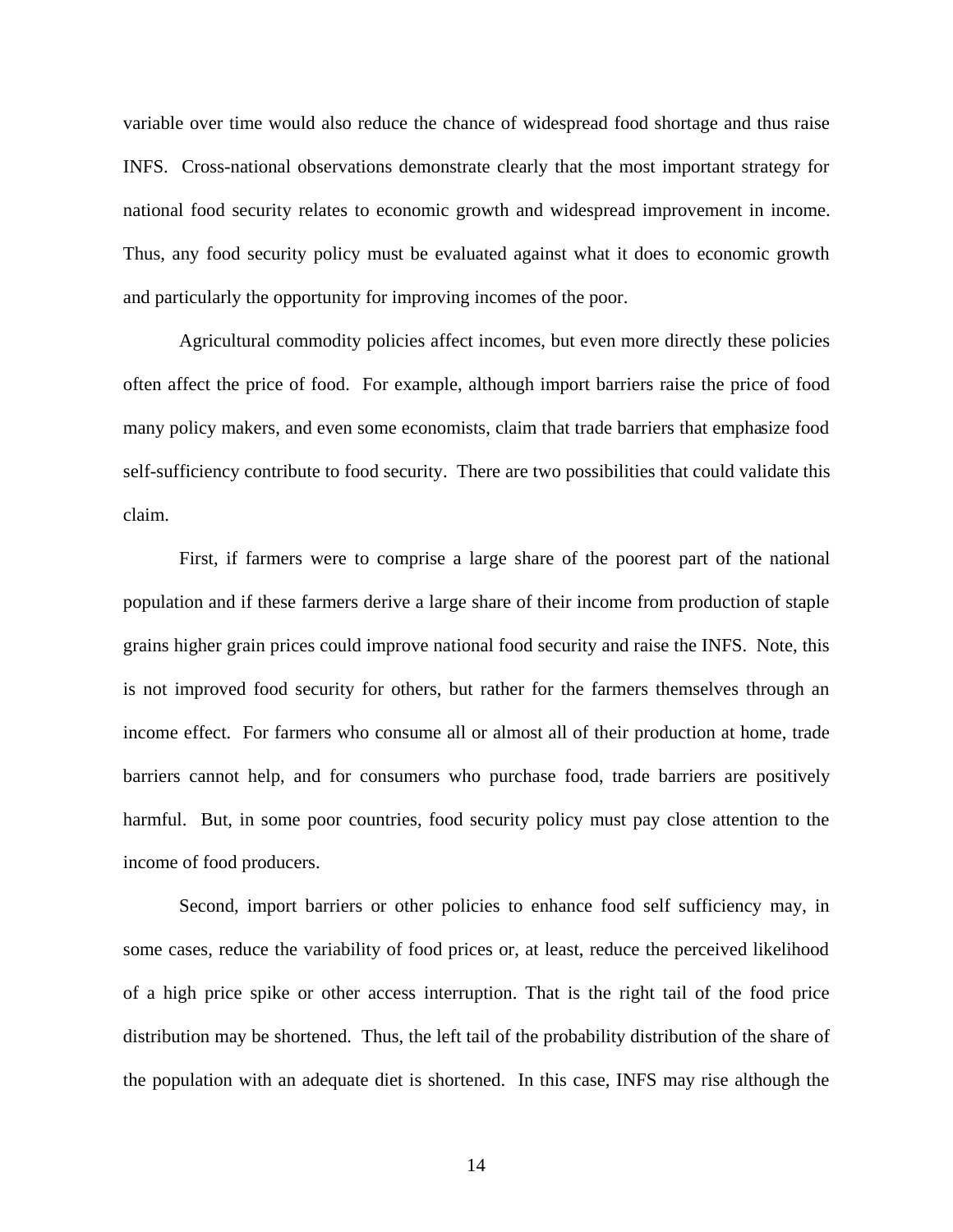mean price of food increases. This is a theoretical possibility. Its practical application depends on the facts of internal and global commodity price distributions.

As an example, let us consider the behavior of the INFS with reference to rice import policy in South Korea. (For earlier analysis of South Korean data, see Adelman and Berck.) Import barriers (essentially a ban on imports of table rice for human consumption) raise the price of rice for Korean consumers to about four times the average world price. In fact, the average price of rice in South Korea exceeds by a wide margin the highest level the world price of rice has reached in the past 30 years or more. Furthermore, the price of rice in Korea is potentially quite variable, given a variable climate and a relatively small rice-growing region. But, Korean policy makers point to the potential of a dislocation in the world market that could cause an extreme and never previously observed import price spike facing South Korea if it were an importer. This is illustrated as a very long right tail on the implicit import price distribution. In terms of the INFS, this translates into a long left tail in the probability distribution of the share of the population with inadequate diet and a higher INFS than under autarky. Let us turn to data to examine the INFS for South Korea under autarky versus open trade.

In the following analysis I calculate and compare the INFS for South Korea under two stylized policy rice regimes. The application of the INFS requires data or assumptions about a number of parameters of income and price distributions and how these are different under alternative policies. Here, the INFS calculations are for illustration only, and I make several severe simplifying assumptions.

The first policy considered is close to the current trade policy. Under the Uruguay Round Agreement on Agriculture of 1994, South Korea limits imports of rice to a small fixed

15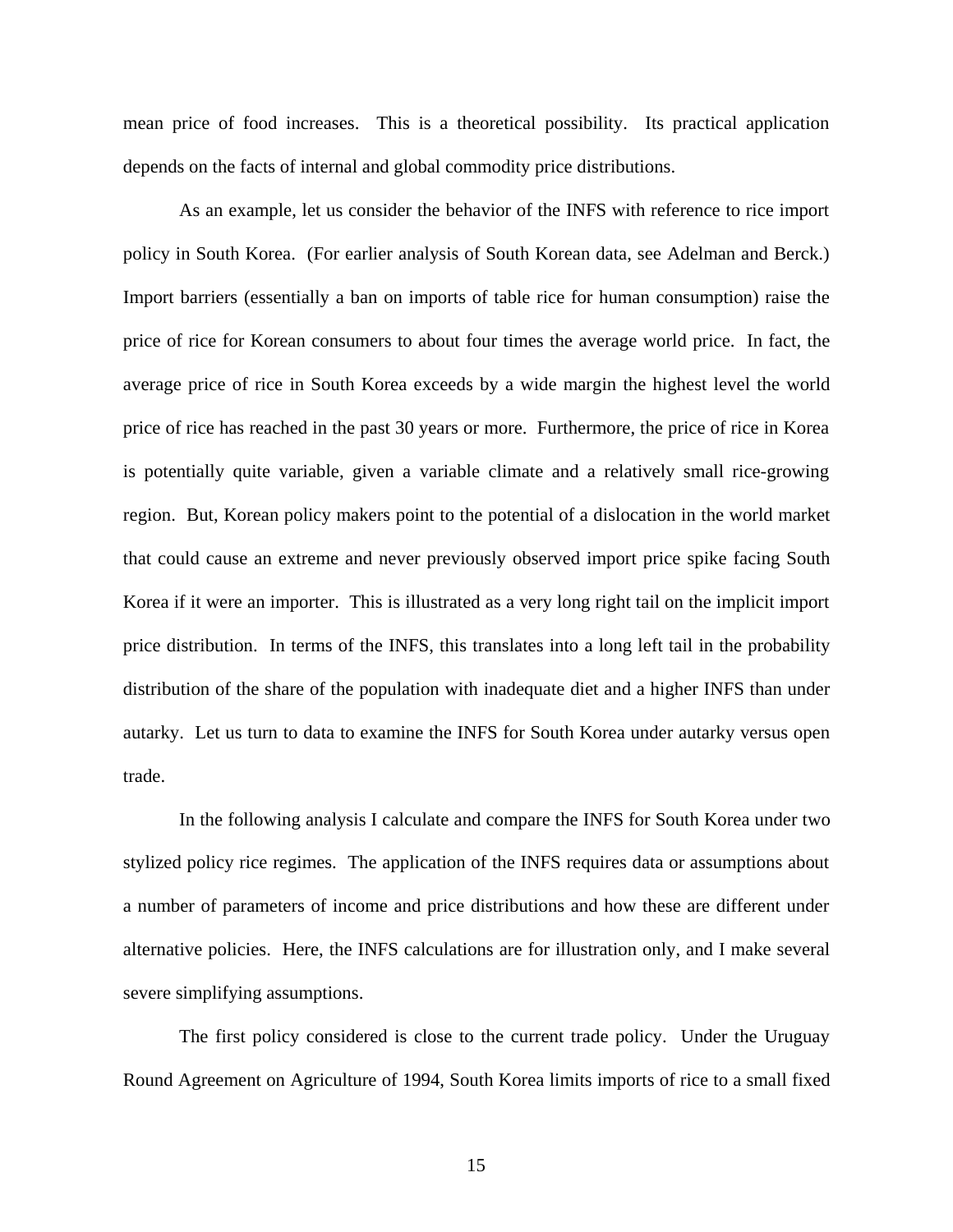quantity and that quantity is not used for direct human consumption (Sumner and Lee). To compute the INFS for South Korea under this policy, the internal mean price of rice is taken from FAO data and bears no connection to international prices. I use the internal price of rice in South Korea in 1995 as the mean of a log normal distribution (log price = 13.8532 per ton). In order to determine the prospective price variability I take the rice yield history for Korea for the past 20 years and calculate a variance around the trend. This variance is used to provide supply shocks in a log linear supply and demand system with a price elasticity of supply 0.25 and a price elasticity of demand of –0.25. With these data and assumptions, the variance of the change in log price is 0.037. This may be interpreted as a percentage variation in price.

To characterize the INFS, I use an individual threshold that defines a household as having adequate access to the staple grain if they spend less than five percent of their income on rice. This threshold may be readily adjusted to any criterion that policy makers or analysts prefer. I use data on the 1995 income distribution for South Korea and an income elasticity of demand for rice of 0.25 as the basis for simulations. For simplicity, I assume that all consumers face the same price and that rice producers who get a major share of their family income from rice production comprise a negligible share of the total population of the country. (In recent years, farmers comprise less than 10 percent of the South Korean population.)

With these data and assumptions, I am able to calculate an INFS for each threshold share of the population that spends less than the five percent of their income on rice. For example, with the share threshold, Fa\*, set at 0.96, INFS is 0.9. Under the current autarky policy and with the data and assumptions outlined above, there is a 90 percent probability that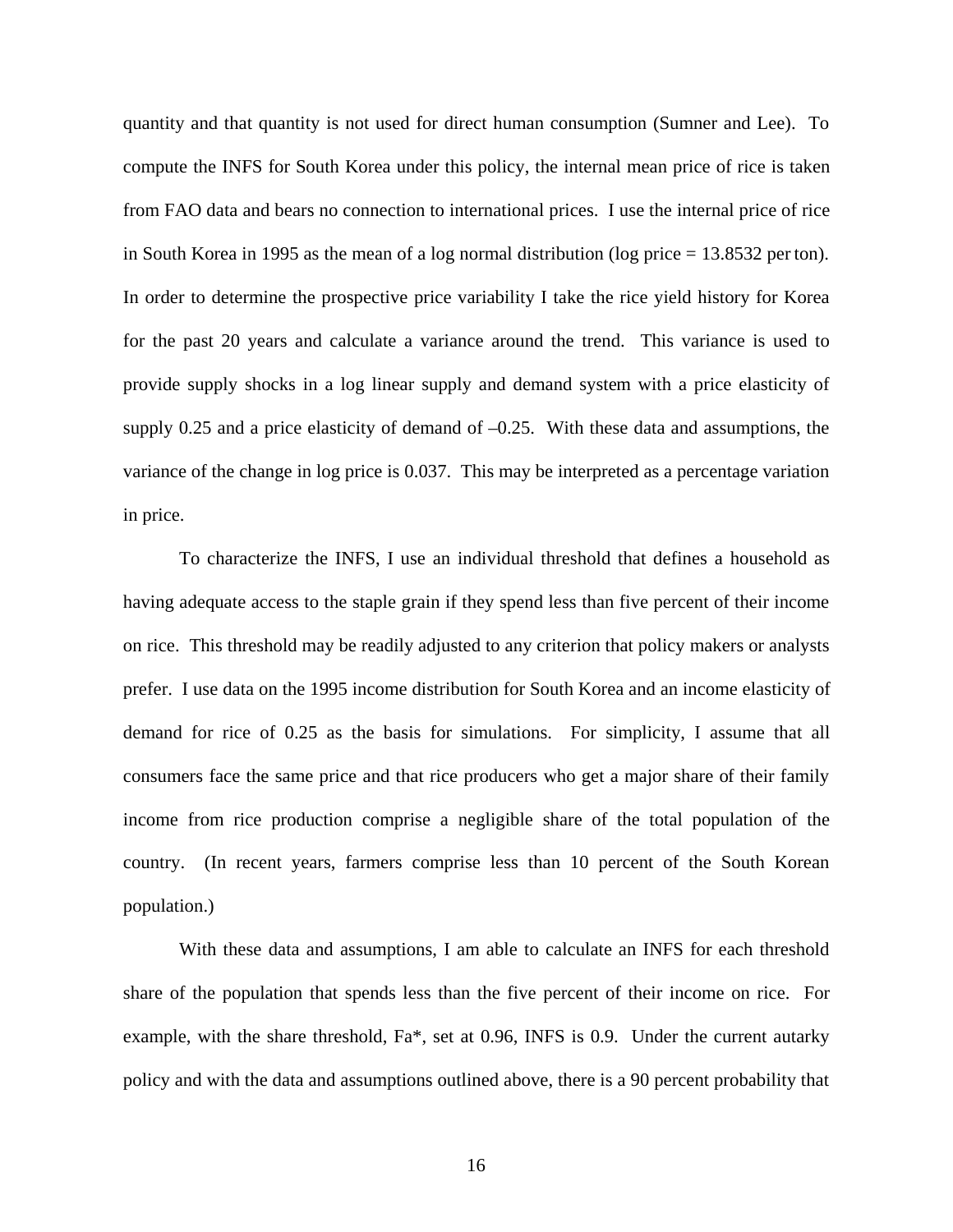96 percent of the population will spend less than 5 percent of their income on rice. When the FA\* is lowered slightly to 0.95, INFS increases to 0.95, which says that there is a 95 percent probability that 95 percent of the population will spend less than 5 percent of their income on rice.

Now let us turn from autarky to a policy of open import markets for rice. For this analysis, I assume South Korea is a small country and thus a price taker facing a variable world price of rice. I use the mean price of japonica rice on the world market converted to Korean won as the central tendency of the price distribution, (the mean world price is about one fourth the internal Korean price). The variance of the log price with these data is 0.060, about 62 percent above the variance calculated under autarky. I do not calculate an INFS under some probability that South Korea faces a rice embargo, but that could be easily done. The other parameters, relating to the income distribution and demand function are the same as in the autarky case. I, thus, ignore the effects of a more liberal trade policy on real incomes in South Korea.

Under these free trade assumptions, there is a 99.9 percent probability that 99.8 percent of the population would spend less than five percent of their income on rice. In other words, with access to the world market, and using the past 20 years as a guide to price variability, there is essentially no chance that as much as 0.1 percent of South Koreans would spend more than five percent of their income on rice.

That is, even though world prices are substantially more variable than implied autarky prices, the lower mean more than makes up for the higher variance in assuring food security for the poor in South Korea. With autarky, there is a significant probability that four or five percent of the population must spend more than five percent of their incomes on rice. If we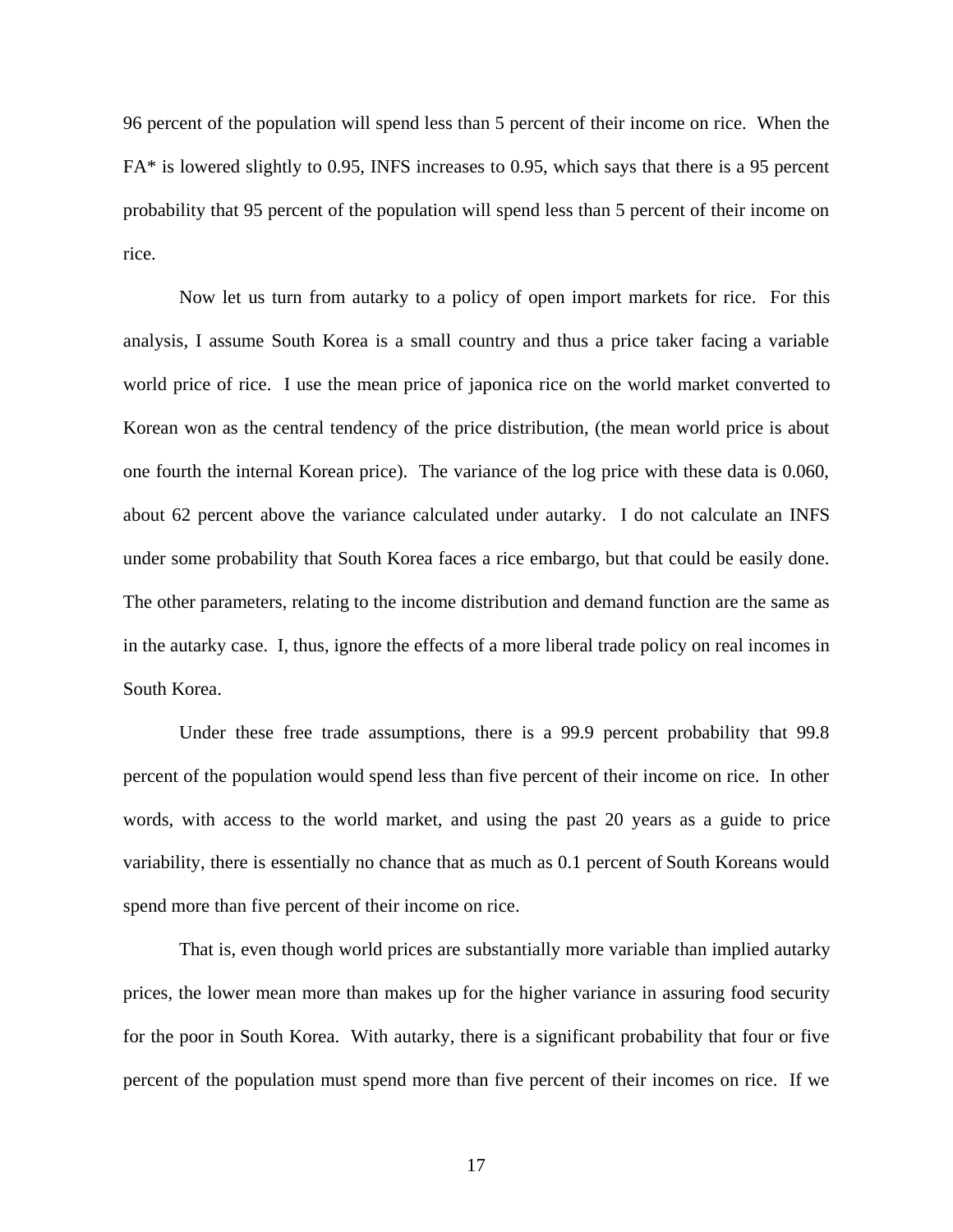take such an event as indicating national food security concerns, these concerns can be eliminated with an open border.

Two further comments are useful with respect to this example. First, the autarky policy banning imports would also require an export ban to keep food from flowing out of the country in the case of high world prices. As a policy to reduce high domestic prices caused by world price spikes, it is the insulation on the export side that is key. Of course, this point does not apply when a country-specific embargo is the source of access problems for imports. Further, if the domestic industry is much smaller under open borders, as may be expected for Korean (or Japanese) rice, the potential for exports is relatively remote. Second, an import dislocation that interrupted access to rice would also affect agricultural inputs and thus affect domestic production as well as imports. Thus, staple grain self-sufficiency is ineffective even in the case that may seem most favorable for its support.

Finally then, under almost any food adequacy threshold and population share threshold, raising the average price of rice to four times the world price almost surely lowers the nutritional adequacy of the poor and lowers food security as measured by INFS or any other reasonable index.

## **Concluding comments**

This paper has examined two kinds of policies that are often supported by agricultural interests as contributing to national food security. I find that access to international markets can be a more effective contributor to food consumption than agricultural R&D. The point of this part of the paper is that national food security arguments to support improvements in farm productivity are often weak. Indeed, with access to international markets, food security for a nation may hinge on agricultural R&D on a global basis rather than locally. With this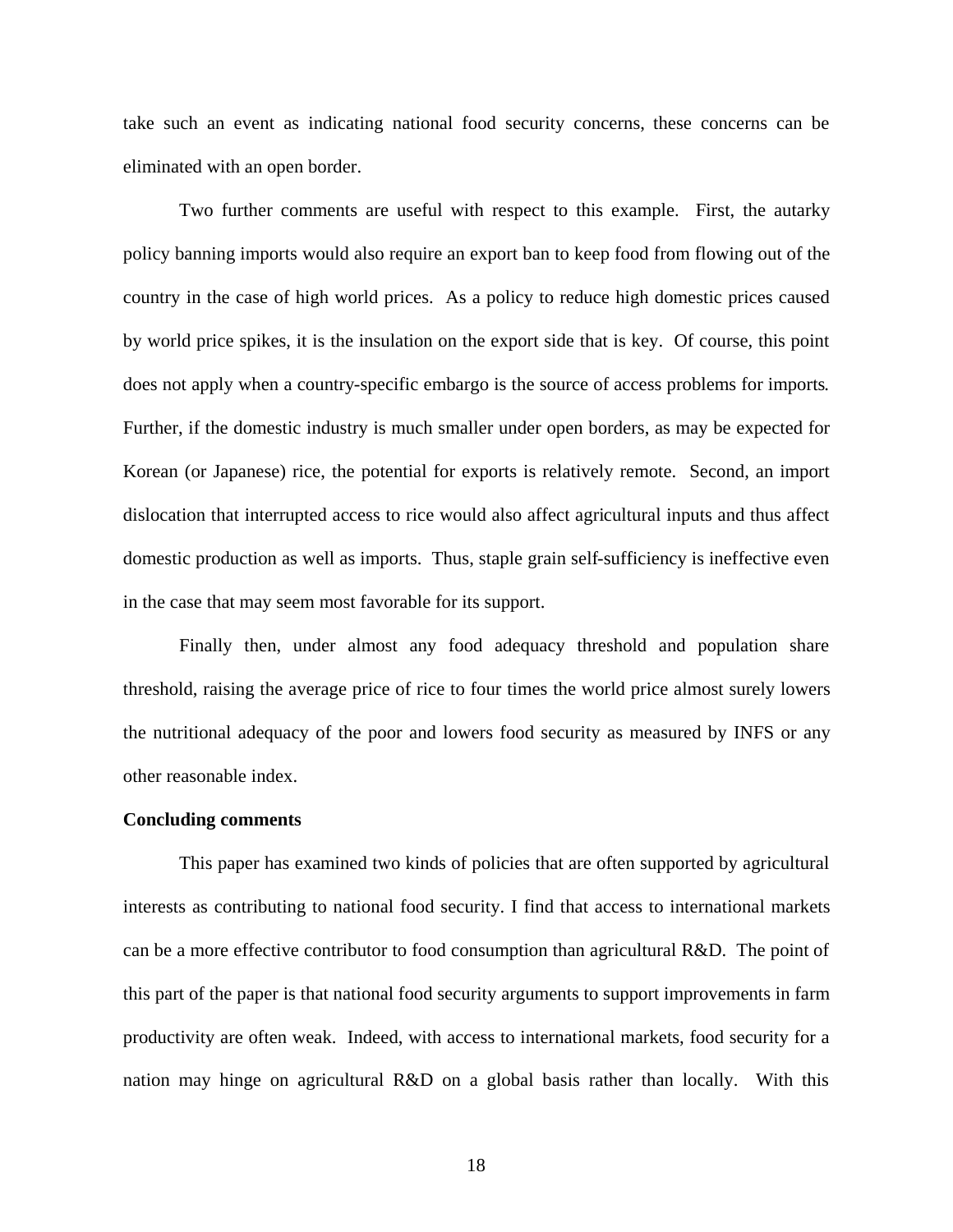approach trade and R&D can work together to contribute to lower food prices and lower probabilities of high price spikes. This suggests support for a system supporting agricultural productivity growth wherever it can be most effectively achieved, and not tied to the locale of consumers.

The Index of National Food Security that I use in this paper emphasizes that policy makers often express concerns about the stochastic nature of food prices. Even in nations with relative low shares of income spent on staple foods, farm support policies are rationalized on reducing the prospects of food shortages. The INFS incorporates these considerations in a consistent way that shows the effects of parameters of the food supply distribution on national food security. Thus, we are able to evaluate through simulations how claims about food price variability translate into effects on food security of the poor.

Food security is a huge and important topic. This paper provides only a few ideas that require more development to be operational. Nonetheless, I argue that emphasis on local food production for food security is often misguided and harmful to the world's poor.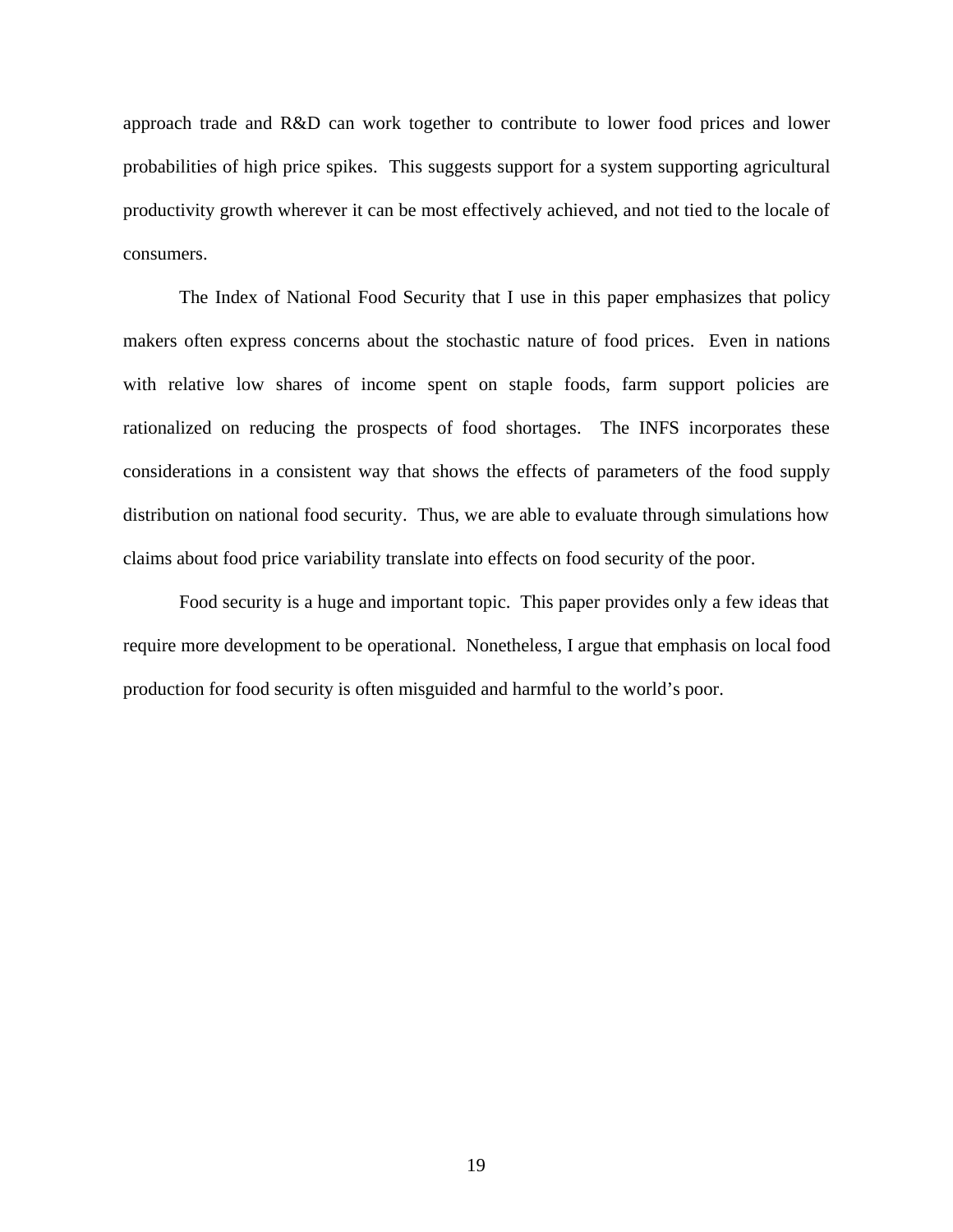## **References**

- Adelman, Irma and Peter Berck. "Food Security Policy in a Stochastic World." *Journal of Development Economics*, 34 (1991):25-55.
- Alston, Julian M. George W. Norton and Philip G. Pardey. *Science Under Scarcity: Principles and Practice for Agricultural Research Evaluation and Priority Setting.*  Ithaca. Cornell University Press, 1995
- Alston, Julian M. and Philip G. Pardey. *Making Science Pay: The Economics of Agricultural R&D Policy.* Washington, D. C. AEI Press, 1996.
- Barrett, Christopher. "Food Security and Food Assistance Programs," in Bruce Gardner and Gordon Rausser, eds. *Handbook of Agricultural Economics*, North Holland Press, Amsterdam, forthcoming.
- Diamond, Jared. *Guns, Germs and Steel: The Fates of Human Societies.* W.W. Norton, and Company, New York, 1997.
- Duncan, Ronald. "Food Security and the World Food Situation," in Bruce Gardner and Gordon Rausser, eds. *Handbook of Agricultural Economics*, North Holland Press, Amsterdam, forthcoming.
- El Obeid, Amani E., Stanley R. Johnson, Helen H. Jensen and Lisa C. Smith. Editors, Food *Security: New Solutions for the Twenty-first Century*. Iowa State University Press, Ames, 1999.
- Food and Agricultural Organization, *The state of food insecurity in the world, 1999*. FAO, Rome, 1999.
- Food and Agricultural Organization. Website www.fao.org, August 2000.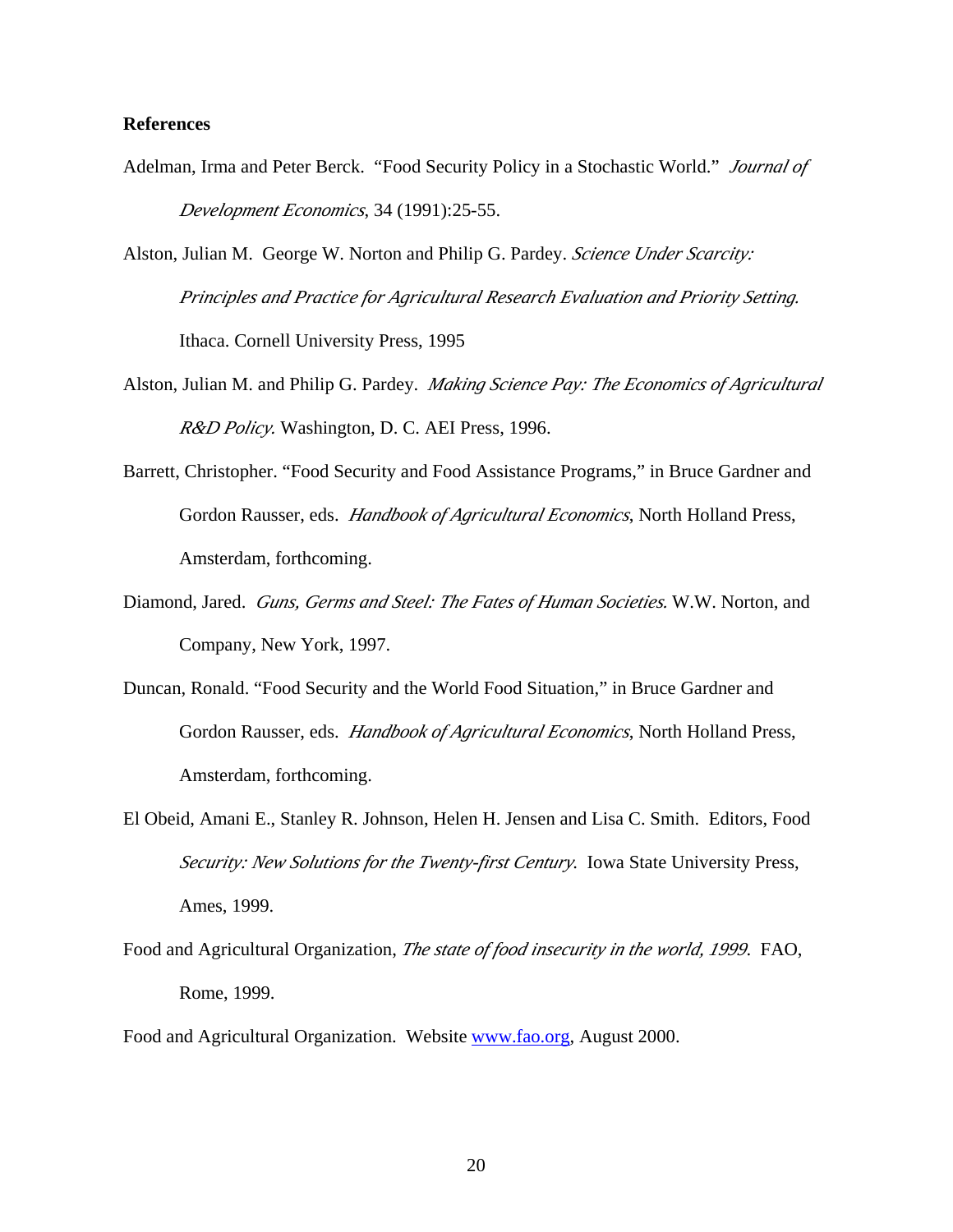- Food and Agricultural Organization. Website www.fao.org, "Global Information and Early Warning System." periodic reports, 2000.
- Huffman Wallace E. and Robert E. Evenson. *Science for Agriculture: A Long Term Perspective*. Ames. Iowa state University Press, 1993.
- Lee, Peter H. and Wm. Theodore de Bary. *Source of the South Korean Tradition*. New York, Columbia University Press. 1997.

Roberts, J.A.G. *A Concise History of China*, Harvard University Press, Cambridge. 1999.

- Smith, Adam. *An Inquiry into the Nature and Causes of the Wealth of Nations.* Oxford University Press, Oxford. 1976 (First Published 1776).
- Smith, Vincent H. and Philip G. Pardey "Sizing Up Social Science Research*." American Journal of Agricultural Economics*. 79 5(December, 1997):1530-1533.
- Stigler, George. "Do Economists Matter?" *The Economists as Preacher and Other Essays.* University of Chicago Press. Chicago 1982, pp. 57-67. Reprinted from the *Southern Economics Journal,* January 1976.
- Sumner, Daniel A. "Agricultural Trade Policy and Food Security," *Quarterly Journal of International Agriculture*. Vol. 39 No. 4. (December 2000):395-409.
- Sumner, Daniel A. and Hyunok Lee. "Assessing the Effects of the WTO Agreement on Rice Markets: What Can We Learn from the First Five Years." *American Journal of Agricultural Economics*, 82 3(August 2000):709-717.
- Sumner, Daniel A. and Stefan Tangermann. "International Trade Policy and Negotiations," in Bruce Gardner and Gordon Rausser, eds. *Handbook of Agricultural Economics*, North Holland Press, Amsterdam, forthcoming.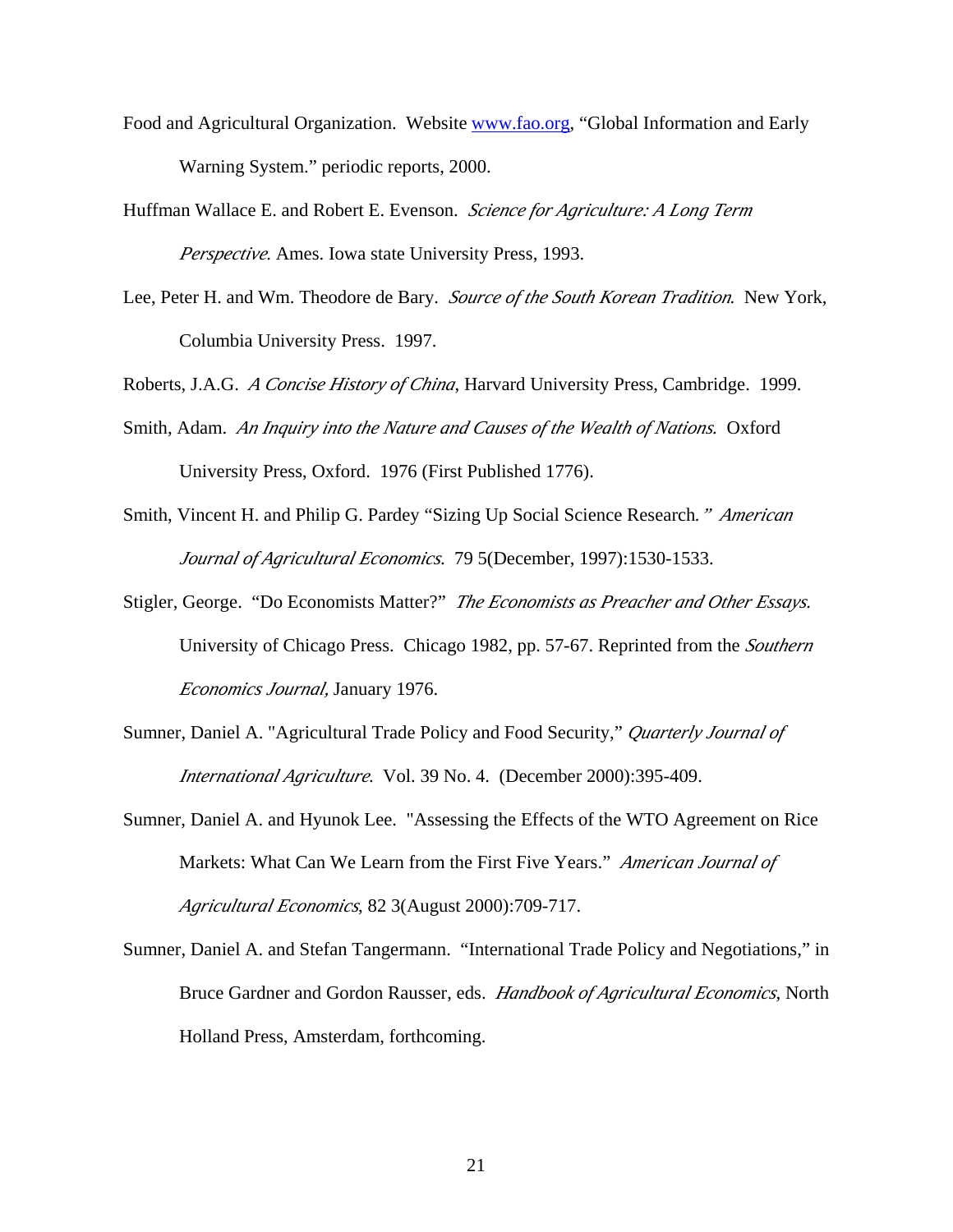Tweeten, Luther. "The Economics of Global Food Security." *Review of Agricultural* 

*Economics.* Vol. 21. No. 2 (Fall/Winter 1999):